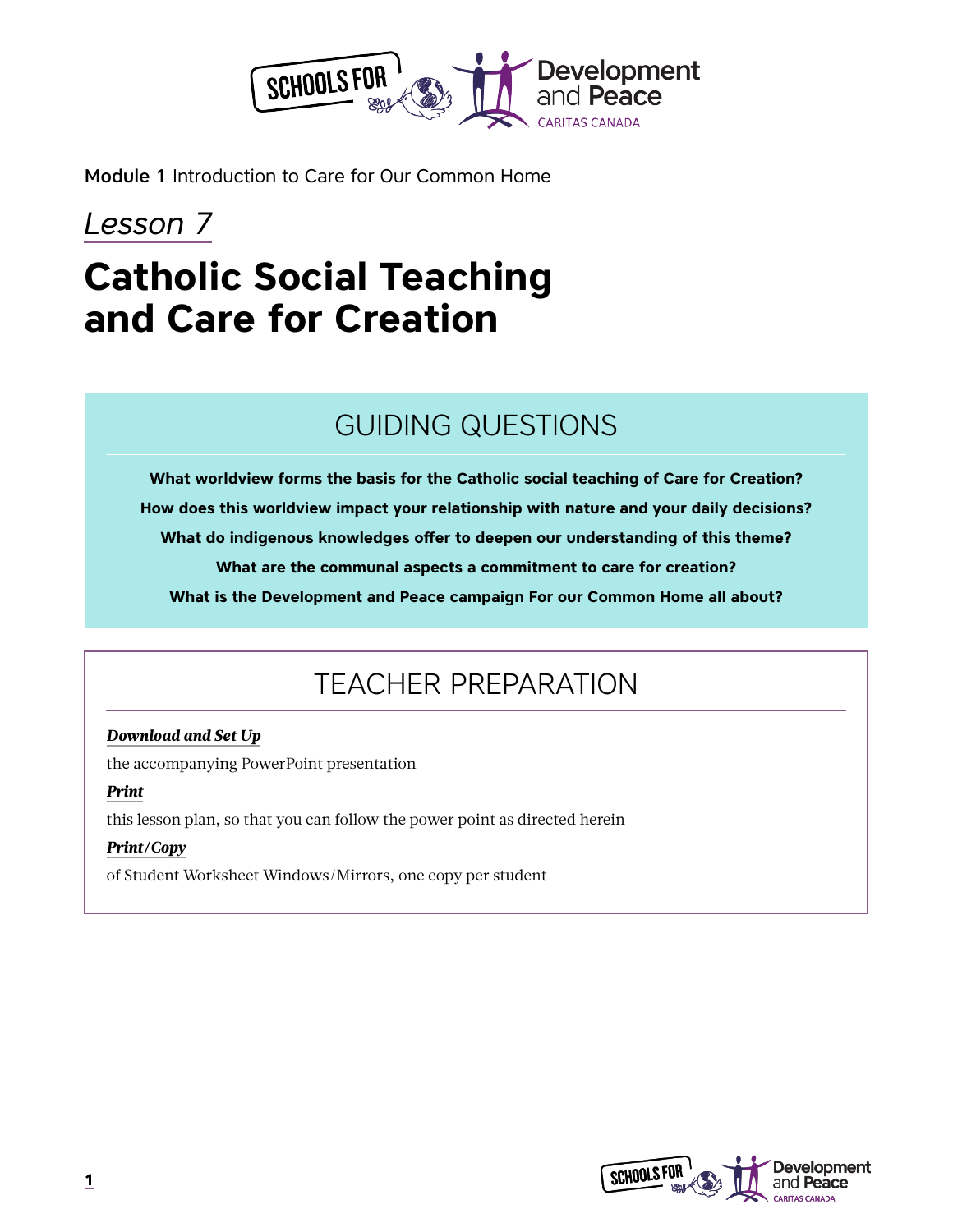# LESSON PLAN

### *IGNITE*

#### Project Slide 2

#### **Ask:**

In a phrase, silently think about what *message* you see in this image. Record responses on paper.

#### **Share in groups of two.**

*Let us explore* how this image might reflect something within catholic social teaching.

#### Quick surfacing of thinking in the students.

Ask students to record a phrase or sentence in response to each of the following questions. The teacher verbally asks the question and gives a moment for students to record thoughts. When the six questions are done, invite student responses: 3 students for each question. Receive answers with no comment, just a gracious nod.

- **•** What do you truly "care" about?
- **•** How do you know that you "care" about that? Is it obvious to me that you care about that? Is it obvious to others?
- **•** Give an example of something that you created. What was necessary for you to create that? Were you careful with it? Why or why not?
- **•** What do you think is meant by "God's creation"? Do you think that God cares for his creation?
- **•** Do you care for God's creation? What evidence can you give?

### *IMMERSE*

#### Project Slide 3: What does CST say about "Care for Creation"?

#### **Discuss:**

What have you done today that demonstrates the words here? (i.e. Give an example of "choosing love as a way" of being in the world".)

#### Hand out Mirror-Window Reflection page to each student.

Ask them to *fill the first column* in with their personal responses (it should be a few thoughts in every box).

#### **Then ask them:**

What is the *purpose of a mirror*? What is the *purpose of a window*? (one helps us see something better OUTSIDE OF ourselves, one helps us see something OF ourselves)

Following are a few short video clips of people answering a question about nature. As you listen to each person, fill in the chart, indicating if what this person said is more of a mirror or a window for you, and explain your own thinking.

Tell students that each of these people in the short video clips are common citizens in Canada, selected simply because the videographer knew them. (Students could do a similar project for fun)



Proceed to show the videos Slide 4 through 10, pausing after each one for students to write their own reflection of mirror/window.

After Slide 10, have students gather in *groups of 4* to share responses with one another and gather insights about each other's thinking.

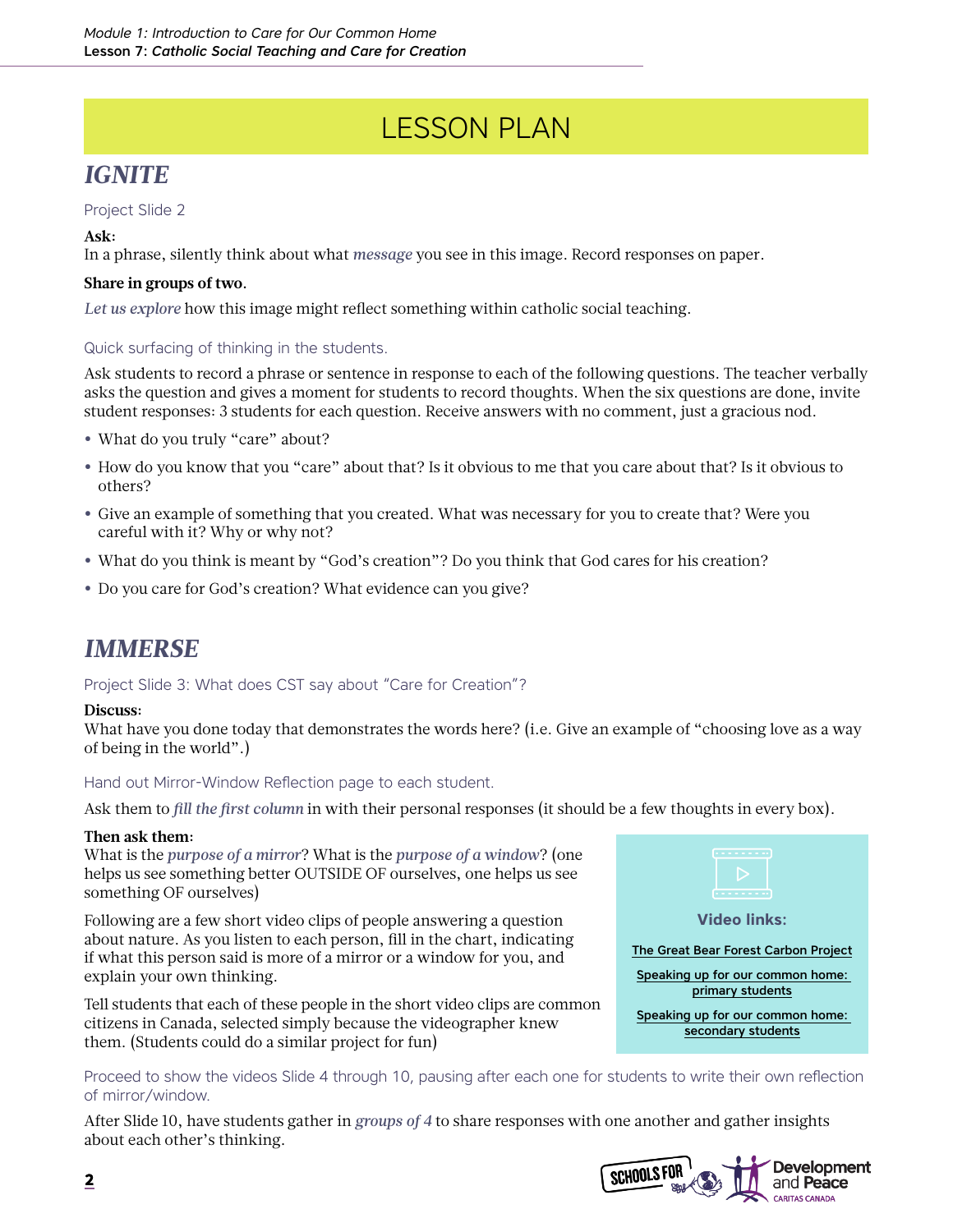### *COALESCE*

*Slide 11* Scroll through the points on the slide, pausing after each one, and then asking at the end: Which one of these phrases stands out the most for you, and why? Write it down, along with the reason for your choice. (Pair and share.) Large group tally and discuss highest voted and what it means for the choices we make.

*Slide 12* is a video called [The Great Bear Forest Carbon Project](https://www.youtube.com/watch?v=YgOrfHf-PMs). *(3:30) Ask* students to view, paying particular attention to *the Catholic Social Teaching of Care for Creation and an Indigenous lens to care for our common home. As you view, make a note* of something you see and/or hear in the film that speaks of each of these. After the view, invite students to share their thinking.

*Slide 13-14* provides three quotes from Pope Francis in Laudato Si'.

#### **Ask:**

What worldview is evident here? Where else in our learning thus far have you seen *this same world view*? Think of the *stories, the art, the videos, the texts*:

- **•** 3 creation stories and the advertisements in Lesson 1,
- **•** Specific examples in An Indigenous Lens Lesson 3,
- **•** Specific examples in Human Dignity in Lesson 4, Solidarity in Lesson 5, and Preferential Option for the Poor and Vulnerable in Lesson 6?

*Project Slide 15* Ask students to offer their insight and thinking on the meaning of the Aquinas quote. Thomas Aquinas was an Italian Dominican philosopher and priest in the 11<sup>th</sup> century who is named as a Doctor of the Church.

*Slide 16* shows a young girl simply enjoying a walk in the forest near Maple Ridge, B.C. This is an example of what Catholic Social Teaching teaches about our relationship with creation (kinship).

*NOTE: The Dominion worldview neglects seeing that Creation has a value all its own because it was created out of love by the Creator. If one truly*  recognized that the value within creation exists on its own, and not just for human use, lifestyle, and profit, then one would be compelled to make lifestyle *decisions differently.*

#### **Question**

What do you think this young girl is feeling as she walks freely through the forest? What do you imagine the forest is feeling? What about the life within the forest? Are you aware when you are in nature, that you are being welcomed with warm hospitality into our common home?

*Slide 17* This is a video of Fr Ron Rolheiser, a well-respected Canadian theologian, speaker, and teacher. View the video  $(0:44)$ .

#### **Ask:**

*What rights are often forgotten about? Why do you think that is?* 

*How can we, as a class, remember the voice of the earth in our discussions*? This is where you propose an empty chair in the classroom, that is the *Earth Chair*. Periodically, in discussions, you will invite someone to come and sit in that chair and imagine what the earth would have to say about the topic.

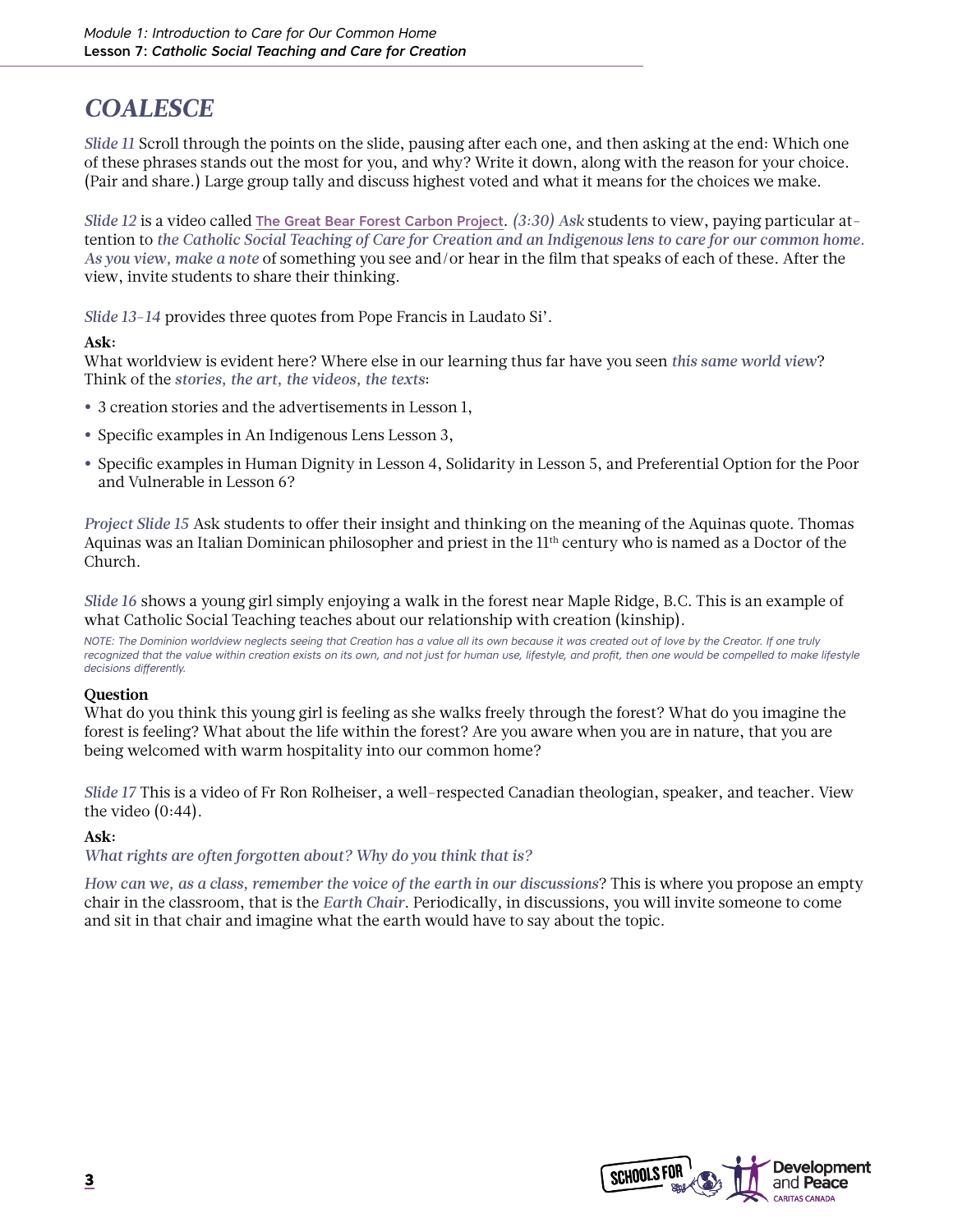### *CREATE*

*Slide 18* introduces this year's campaign for Development and Peace: *For Our Common Home*.

#### **Ask the students:**

What is this campaign inviting you to do?

#### Either Slide 19 or 20

to show a video *Speaking up for our common home*, which reflects on our solidarity with our brothers and sisters in the Amazon biome and our need to care for our common home.

#### **Ask the students:**

What stands out for you in this video?

Using the [www.devp.org](http://www.devp.org) website students do some research on the campaign [For our Common Home](https://www.devp.org/en/campaign/forourcommonhome), and present one interesting idea to bring forward to the class for consideration.

Please consider making a donation to support our mission at Development and Peace – working with partner organizations in the Global South who promote alternatives to unfair social, political and economic structures, and educating Canadians about the causes of poverty and mobilizing towards actions for change. For more information www.devp.org

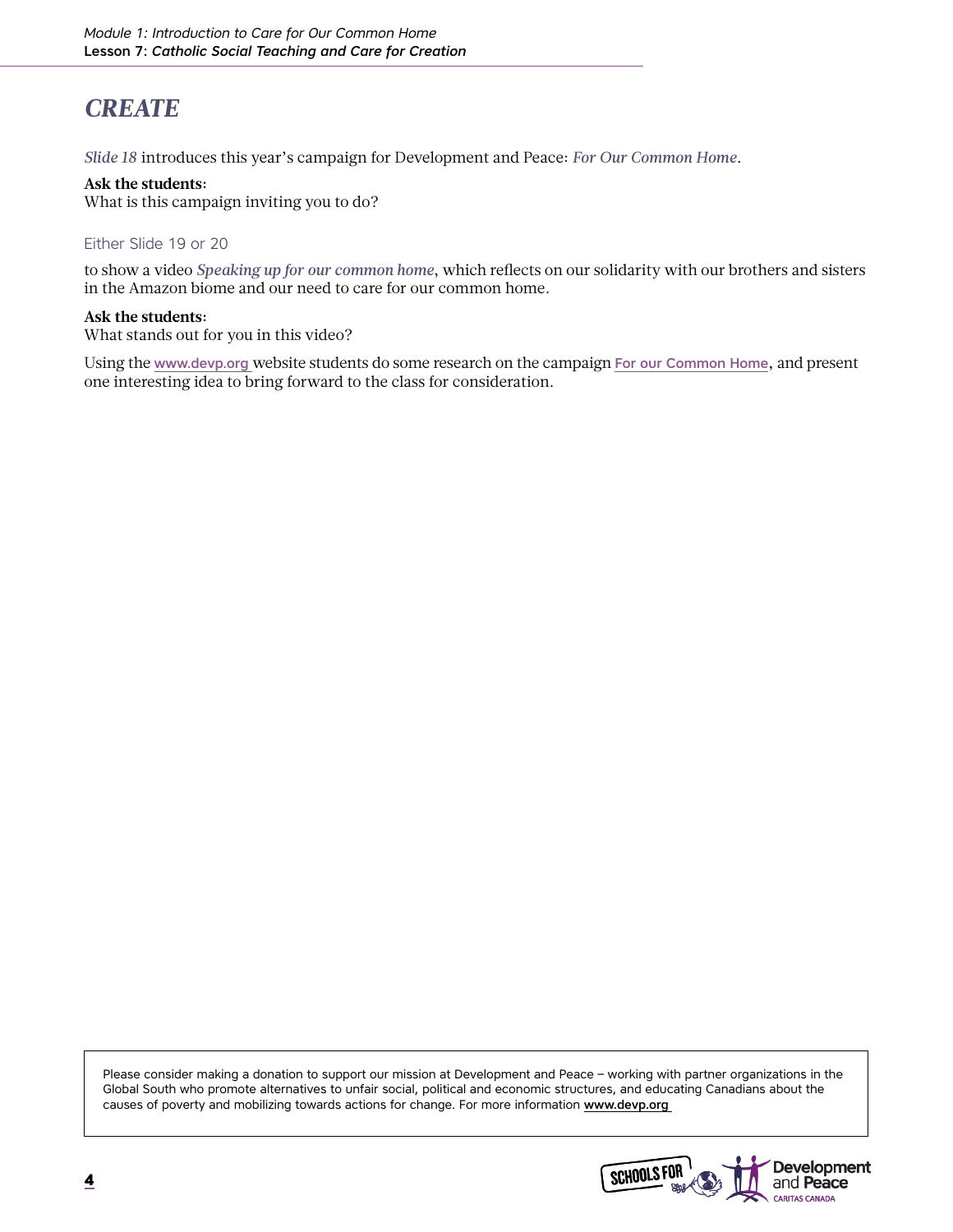### *THE PREMISE*

When we encounter a new source of knowledge—whether it's a book, article, video, speech, historical or

current event—it's useful to think about whether what is shared:

- **•** Gives us a **WINDOW** into other people, times, places, and phenomenon.
- **•** Holds up a **MIRROR** to our own selves, time, places, and current realities.

*(adapted from "Window or Mirror", Teaching Tolerance)*

### *THE PROCESS*

#### 1.SENTENCE, PHRASE, WORD

To clarify and deepen their knowledge of the text or topic, use *Making Thinking Visible's* "Sentence-Phrase-Word" (207)

#### **Individually, students reflect on the text and record:**

- **•** A sentence they find meaningful, that they feel captures a key idea in the text.
- **•** A phrase that they find particularly significant or provocative.
- **•** A word that stands out as central or necessary to an understanding of the text/issue.

In small groups, invite students to share their sentences-phrases-&words.

#### 2. WINDOWS & MIRRORS

Still in small groups, invite students to consider:

- **•** Whether the text/issue is a window, a mirror, or both.
- **•** Which parts of the text are windows, and which are mirrors.

#### 3. CLAIM-SUPPORT-QUESTION

Now, ask the group to develop its conclusion using:

**Claim:** Prepare their claim: (*X is a window or a mirror because ...*)

**Support:** Identify the evidence in the text and the world needed to clarify, support, and prove their claim.

**Question:** Raise a question that explores an uncertainty the group has about the text, claim, or world.

#### 4. GOING PUBLIC

Invite each group to share its claim, support, and question. Invite other groups to engage in the Discussion Passport Routine.

#### 5. TO MOVE to ENGAGEMENT,

ask each group to do a *Here's What, So What, Now What Huddle*!





**1**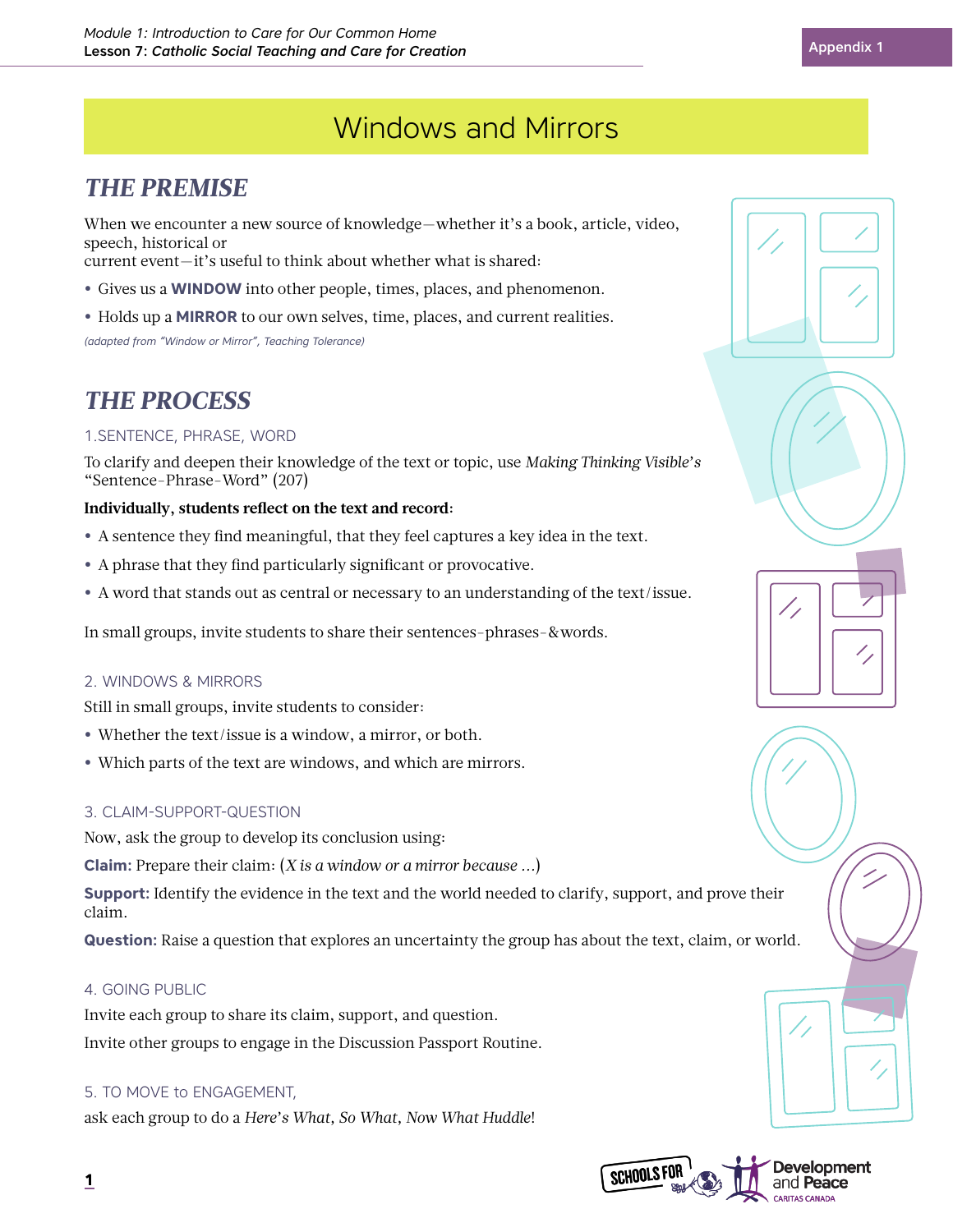# Windows and Mirrors

| <b>Question</b>                                                                              | <b>My response</b> | <b>Person's response</b> | <b>Mirror/Window?</b> |
|----------------------------------------------------------------------------------------------|--------------------|--------------------------|-----------------------|
| How do you feel<br>when you are in<br>nature? (2 videos)                                     |                    |                          |                       |
| When you think<br>about the earth, what<br>words come to mind?                               |                    |                          |                       |
| How is the earth<br>your home?                                                               |                    |                          |                       |
| Why is nature<br>important?                                                                  |                    |                          |                       |
| When you think<br>about the future of<br>the earth, what are<br>you most concerned<br>about? |                    |                          |                       |
| What message do<br>you have to Care for<br>our Common Home                                   |                    |                          |                       |

*Permission is granted by Development and Peace – Caritas Canada to reproduce for classroom use.*